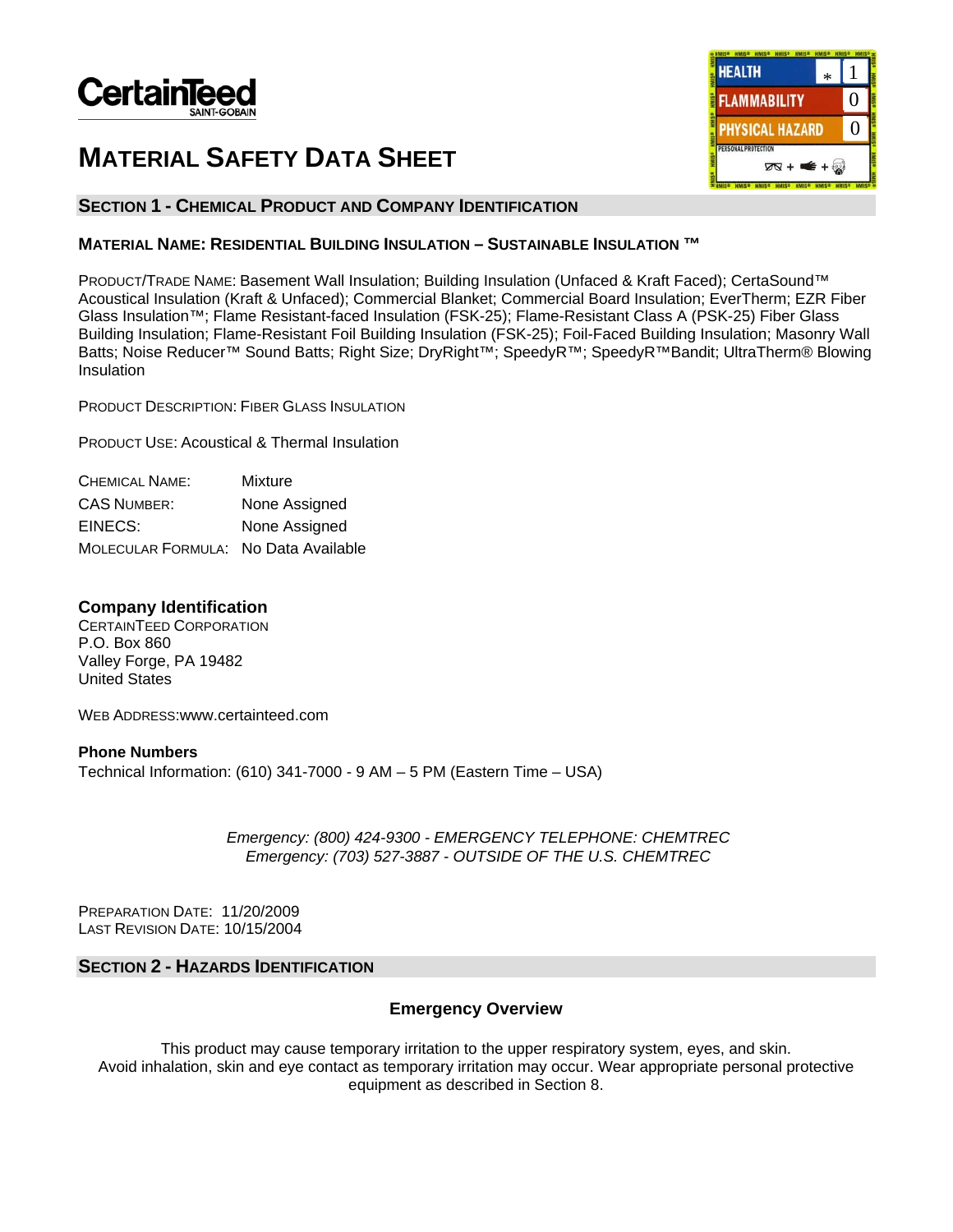

Degree of Hazard

### NFPA/HMIS RATINGS:

|                     | <b>Health</b> | Fire | <b>Reactivity</b> | 0 - Minimal (Insignificant)<br>1 - Slight            |
|---------------------|---------------|------|-------------------|------------------------------------------------------|
| <b>NFPA RATING:</b> |               |      |                   | 2 - Moderate<br>3 - Serious (High)                   |
| <b>HMIS RATING:</b> | $1*$          |      |                   | 4 - Severe (Extreme)<br>* - Chronic Health Effect(s) |

PHYSICAL FORM: Solid

COLOR: Yellow

ODOR: Faint resin odor

HAZARDS: Mild/Slight Irritant, Mechanical Irritant

ROUTE OF ENTRY: Inhalation, Skin/Dermal, Eye/Ocular

MEDICAL CONDITIONS AGGRAVATED BY EXPOSURE: Pre-existing conditions which may be aggravated by mechanical irritants upon inhalation or skin contact.

POTENTIAL HEALTH EFFECTS:

### INHALATION:

ACUTE (IMMEDIATE): Temporary irritation of nose and throat may occur. CHRONIC (DELAYED): Use of these products has not been shown to cause cancer in humans. Fiber glass wool is a possible cancer hazard. Fiber glass wool has caused cancer in animals but has not produced cancer by inhalation.

SKIN:

ACUTE (IMMEDIATE): Temporary irritation of the skin may occur in some individuals. CHRONIC (DELAYED): No data available

EYE:

ACUTE (IMMEDIATE): Temporary irritation or redness may occur. CHRONIC (DELAYED): No data available

INGESTION: ACUTE (IMMEDIATE): Ingestion of this product unlikely.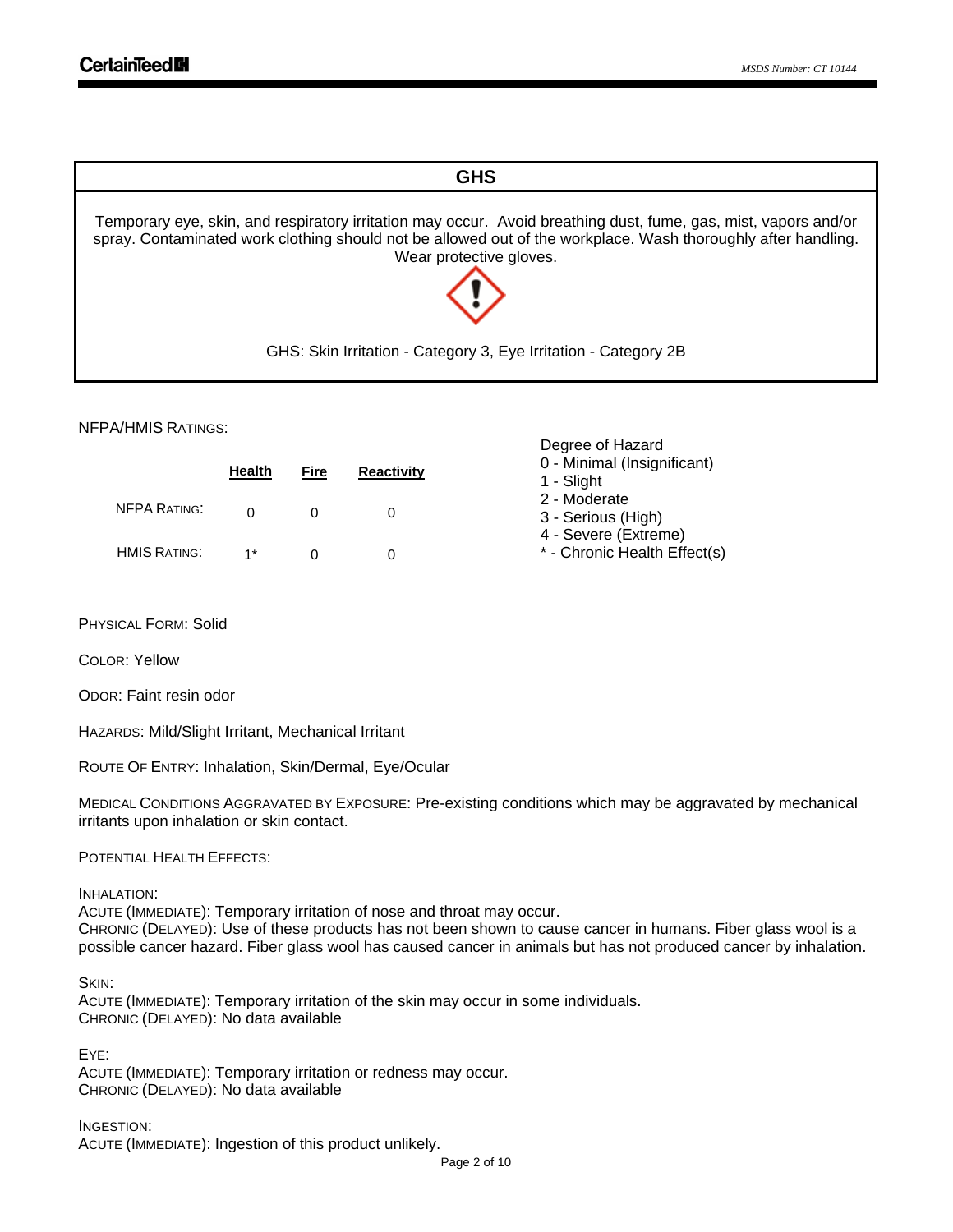CHRONIC (DELAYED): No data available

MUTAGENIC EFFECTS: None

CARCINOGENIC EFFECTS: This product contains glass wool insulation fibers. Following a thorough review of all the medical-scientific data available at a meeting in October 2001, the IARC panel lowered the classification for glass wool insulation fibers from a Group 2B classification ("possibly carcinogenic to humans") to a Group 3 classification ("not classifiable as to carcinogenicity to humans"). IARC said that there is "no evidence of increased risks of lung cancer or of mesothelioma from occupational exposures during manufacturing of these materials, and inadequate evidence over all of any cancer risk."

# REPRODUCTIVE EFFECTS: None

### OTHER HEALTH EFFECTS:

HEARING CONSERVATION**:** Some blowing machines used to install blown-in products create elevated sound levels which may affect workers' hearing. Use of hearing protection by workers exposed above 85 dB(A) as an 8-hour TWA is recommended.

*See Section 12 for Ecological Information*

# **SECTION 3 - COMPOSITION/INFORMATION ON INGREDIENTS**

# **Composition/Information on Ingredients**

| <b>Product(s) Containing</b><br><b>Component</b>                                                                                                                           | <b>Chemical</b><br><b>Name</b>                                                                                                                 | CAS         | %(weig<br>ht)             | <b>UN;EINICS</b>     | LD50/<br><b>LC50</b> | EU                  | <b>OSHA</b><br><b>PEL/TWA</b>                     | <b>ACGIH</b><br><b>TLV/TWA</b>  | <b>NIOSH</b><br><b>REL</b>    |
|----------------------------------------------------------------------------------------------------------------------------------------------------------------------------|------------------------------------------------------------------------------------------------------------------------------------------------|-------------|---------------------------|----------------------|----------------------|---------------------|---------------------------------------------------|---------------------------------|-------------------------------|
| For Foil & Kraft Faced<br><b>Residential Building</b><br>Insulation, Kraft Faced<br>CertaSound Acoustical<br><b>Insulation and Noise</b><br>Reducer, adhesive<br>contains: | Asphalt                                                                                                                                        | 8052-42-4   | 0% TO<br>17%              | NA1999:<br>232-490-9 | <b>NDA</b>           | <b>NDA</b>          | None                                              | $0.5$ mg/m $3$                  | None                          |
| For Blown-in products<br>only:                                                                                                                                             | Hydrotreated<br>heavy paraffinic<br>petroleum<br>distillate (highly<br>refined)                                                                | 64742-54-7  | 0.5%<br><b>TO</b><br>1.5% | 265-157-1            | <b>NDA</b>           | Carc.Cat.<br>2; R45 | 5 mg/m3 (oil<br>mist)                             | 5mg/m3                          | 5<br>mg/m3                    |
| For Blown-in products<br>only:                                                                                                                                             | Mineral oil.<br>petroleum<br>distillates.<br>solvent-<br>dewaxed heavy<br>paraffinic (mild<br>or no solvent-<br>refining or<br>hydrotreatment) | 64742-65-0  | 0.5%<br><b>TO</b><br>1.5% | 265-169-7            | <b>NDA</b>           | Carc.Cat.<br>2: R45 | 5 mg/m3 (oil<br>mist)                             | $5$ mg/m $3$                    | None                          |
| Coated/Faced products<br>(excluding vinyl)<br>contain:                                                                                                                     | Fibrous glass                                                                                                                                  | 65997-17-3  | 78% TO<br>97%             | 266-046-0            | <b>NDA</b>           | <b>NDA</b>          | 1f/cc<br>(continuous<br>filament<br>glass fibers) | 1f/cc<br>(respirable<br>fibers) | 5<br>mg/m3<br>(total<br>dust) |
| For Foil & Kraft Faced<br><b>Residential Building</b><br>Insulation, Kraft Faced<br>CertaSound Acoustical<br><b>Insulation and Noise</b><br>Reducer, adhesive<br>contains: | Green Binder                                                                                                                                   | Proprietary | 3% TO<br>9%               | <b>NDA</b>           | <b>NDA</b>           | <b>NDA</b>          | None                                              | None                            | None                          |
| For Commercial Board<br>Insulation PSK, FSK,<br>ASJ, and WMP, adhesive<br>contains:                                                                                        | Acetic acid,<br>vinyl ester,<br>polymer                                                                                                        | 9003-20-7   | < 11%                     | <b>NDA</b>           | <b>NDA</b>           | <b>NDA</b>          | None                                              | None                            | None                          |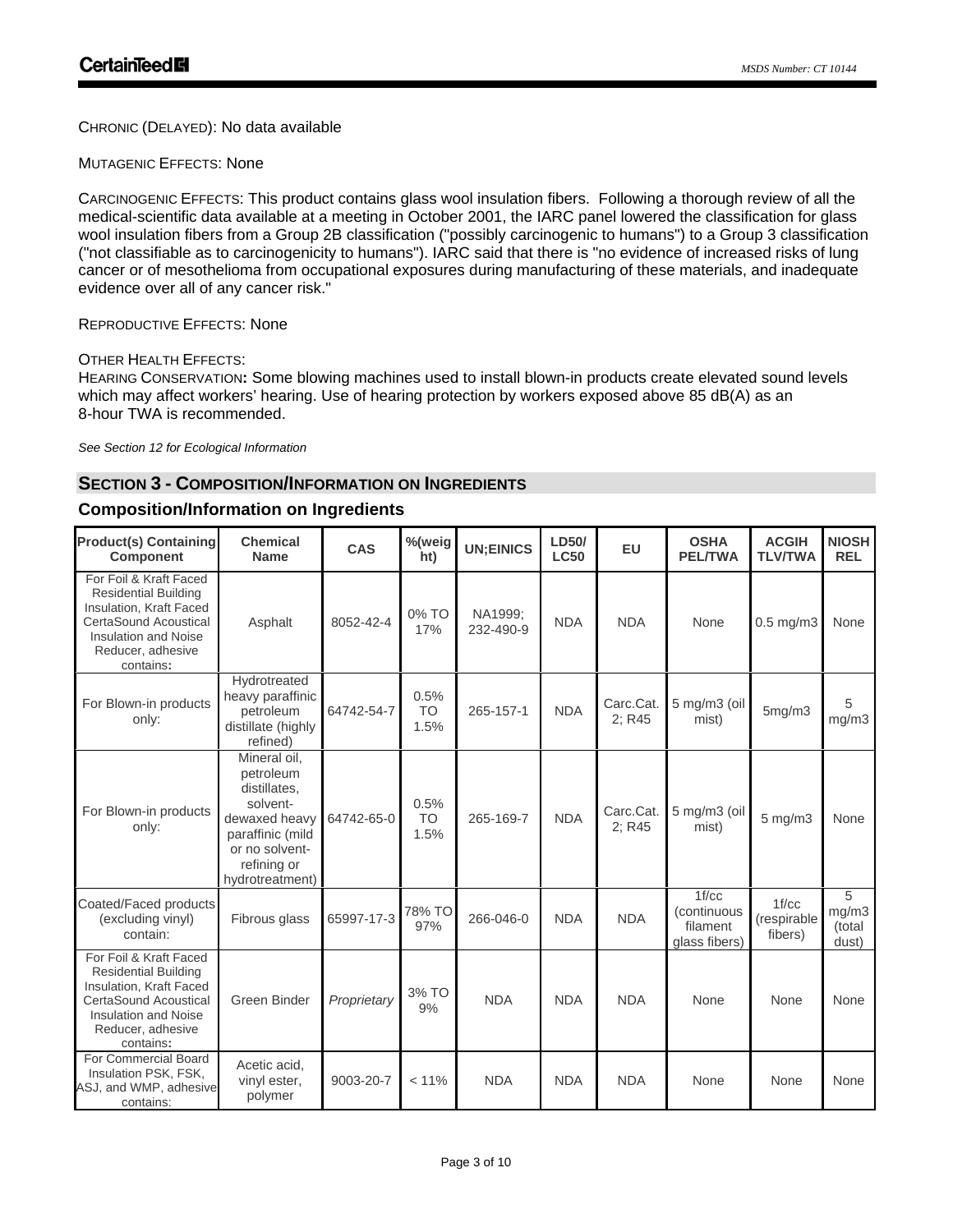| For Commercial Board<br>Insulation FSK, ASJ<br>and WMP, adhesive<br>contains: | Acetic acid.<br>ethenyl ester,<br>polymer with<br>ethene, rubber | 24937-78-8 | $< 7\%$ | <b>NDA</b> | <b>NDA</b> | <b>NDA</b> | None | None | None |
|-------------------------------------------------------------------------------|------------------------------------------------------------------|------------|---------|------------|------------|------------|------|------|------|
|-------------------------------------------------------------------------------|------------------------------------------------------------------|------------|---------|------------|------------|------------|------|------|------|

*According to the Globally Harmonized Standard for Classification and Labeling (GHS) this product is considered Hazardous. In Canada, the product mentioned above is considered Hazardous under the Workplace Hazardous Materials Information System (WHMIS). Under United States Regulations (29 CFR 1900.1200 - Hazard Communication Standard) this product is considered Hazardous.)* 

*See Section 11 for Toxicological Information* 

### **SECTION 4 - FIRST AID MEASURES**

INHALATION: Remove to fresh air, apply artificial respiration and/or oxygen if necessary and get medical attention.

SKIN: Wash exposed skin with soap and water. If irritation develops or persists, seek medical attention.

EYE: If irritation persists get medical attention. In case of contact, immediately flush eyes with large amounts of water, continuing to flush for 15 minutes.

INGESTION: Consult a physician if unusual reaction is noted. Product is not intended nor is it likely to be ingested or eaten.

*See Section 2 for Potential Health Effects*

# **SECTION 5 - FIRE FIGHTING MEASURES**

SUITABLE EXTINGUISHING MEDIA: Use any media suitable for the surrounding fires

UNSUITABLE EXTINGUISHING MEDIA: No data available

FIREFIGHTING PROCEDURES: Fire fighters should avoid inhaling any combustion products. Firefighters should wear full-face, self contained breathing apparatus and impervious protective clothing

UNUSUAL FIRE AND EXPLOSION HAZARDS: Does not support combustion. These products contain a cured binder and various facings which contain retardant systems to reduce the possibility of fire. Use of plasma or other type of cutting tool may cause the release of toxic fumes and smoke. Facings on these products may burn. Do not leave facing exposed when working close to an open flame. If burned, the materials could release toxic fumes.

HAZARDOUS COMBUSTION PRODUCTS: If burned, the materials could release toxic fumes and smoke. The binder and kraft facings combustion products include carbon-dioxide, hydrogen chloride, carbon monoxide and molecular fragments of hydrocarbon particles, carbon-hydrogen-nitrogen, nitrogen-oxygen compounds phosphorous compounds. Comparative animal inhalation toxicity studies of combustion products on a number of CertainTeed fiber glass insulation products found the insulation products to be no more toxic than wood based on incapacitation and mortality.

FLASH POINT: NA FLASH POINT TEST TYPE: N/A EXPLOSION LIMITS UPPER: N/A LOWER: N/A

# **SECTION 6 - ACCIDENTAL RELEASE MEASURES**

PERSONAL PRECAUTIONS: Avoid contact with skin and eyes during clean-up.

EMERGENCY PROCEDURES: Persons not wearing appropriate protective equipment should be excluded from area of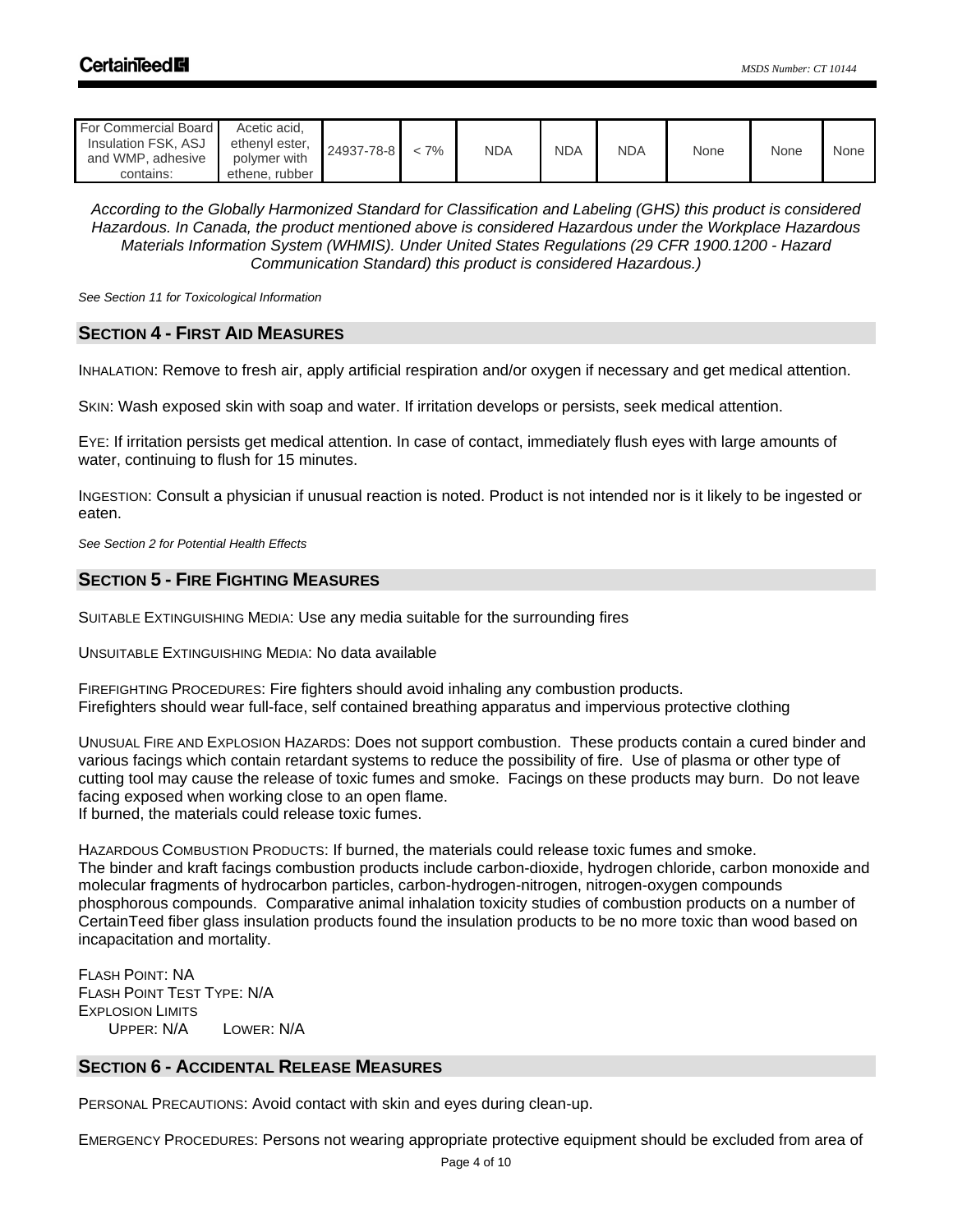spill until clean-up has been completed. Ventilate the contaminated area.

CONTAINMENT/CLEAN-UP MEASURES: Containment of this material should not be necessary. Remove sources of ignition. Collect dust or particulates using a vacuum cleaner with a HEPA filter. Avoid the generation of dusts during clean-up.

# **SECTION 7 - HANDLING AND STORAGE**

HANDLING: Do not breathe dust from this material. Keep this product from heat, sparks, or open flame. Use this product with adequate ventilation. Always wash work clothes separately from other clothing. Wipe out the washer or sink to prevent loose glass fibers from getting on other clothing. Wash thoroughly after handling. Use personal protective equipment as described in Section 8.

STORAGE: Store in a dry place and under cover to protect product.

# **SECTION 8 - EXPOSURE CONTROLS/PERSONAL PROTECTION**

PPE:



RESPIRATORY PROTECTION: A properly fitted NIOSH approved N 95 series disposable dust respirator such as a 3M Brand #8210, #8511, #8233 or equivalent, in high humidity environments should be used when: high dust levels are encountered; the level of glass fibers in the air exceeds the occupational exposure limits; or if irritation occurs.

RESPIRATORS: Wear NIOSH-certified respirators when handling and applying fiber glass insulation products in accordance with established exposure guidelines:

| Exposure                              | Respirator (or equivalent)                                        |
|---------------------------------------|-------------------------------------------------------------------|
| Less than 10 times exposure guideline | 1/2 mask N95 or higher, such as 3M Brand #8210,<br>#8511 or #8233 |
| Less than 50 times exposure guideline | Full face N100 or higher, such as 3M Brand 6000 or<br>7000 series |

EYE/FACE PROTECTION: Safety glasses with side shields should be worn at a minimum. In dusty environments chemical goggles should be worn

SKIN/BODY PROTECTION: Work clothing sufficient to prevent all skin contact should be worn, such as coveralls, long sleeves and cap.

GENERAL INDUSTRIAL HYGIENE CONSIDERATIONS: Use good industrial hygiene practices in handling this material. Availability of eye wash fountains are recommended.

ENGINEERING MEASURES/CONTROLS: Use general ventilation and use local exhaust, where possible, in confined or enclosed spaces. Avoid spread of fiber glass dust.

LISTED EXPOSURE LIMITS:

### **US State California**

• Asphalt (8052-42-4): **PELs:** (5 mg/m3 PEL)

### **United States - ACGIH**

• Asphalt (8052-42-4): **TWAs:** (0.5 mg/m3 TWA (inhalable fraction, as benzene-soluble aerosol)) | **Carcinogens:** (A4 - Not Classifiable

as a Human Carcinogen (as benzene soluble aerosol)) | **TLV Basis - Critical Effects:** (irritation (as benzene-soluble aerosol)) • Fibrous Glass (65997-17-3): **TWAs:** (1f/cc (Synthetic Vitreous Fibers – continuous filament glass fibers))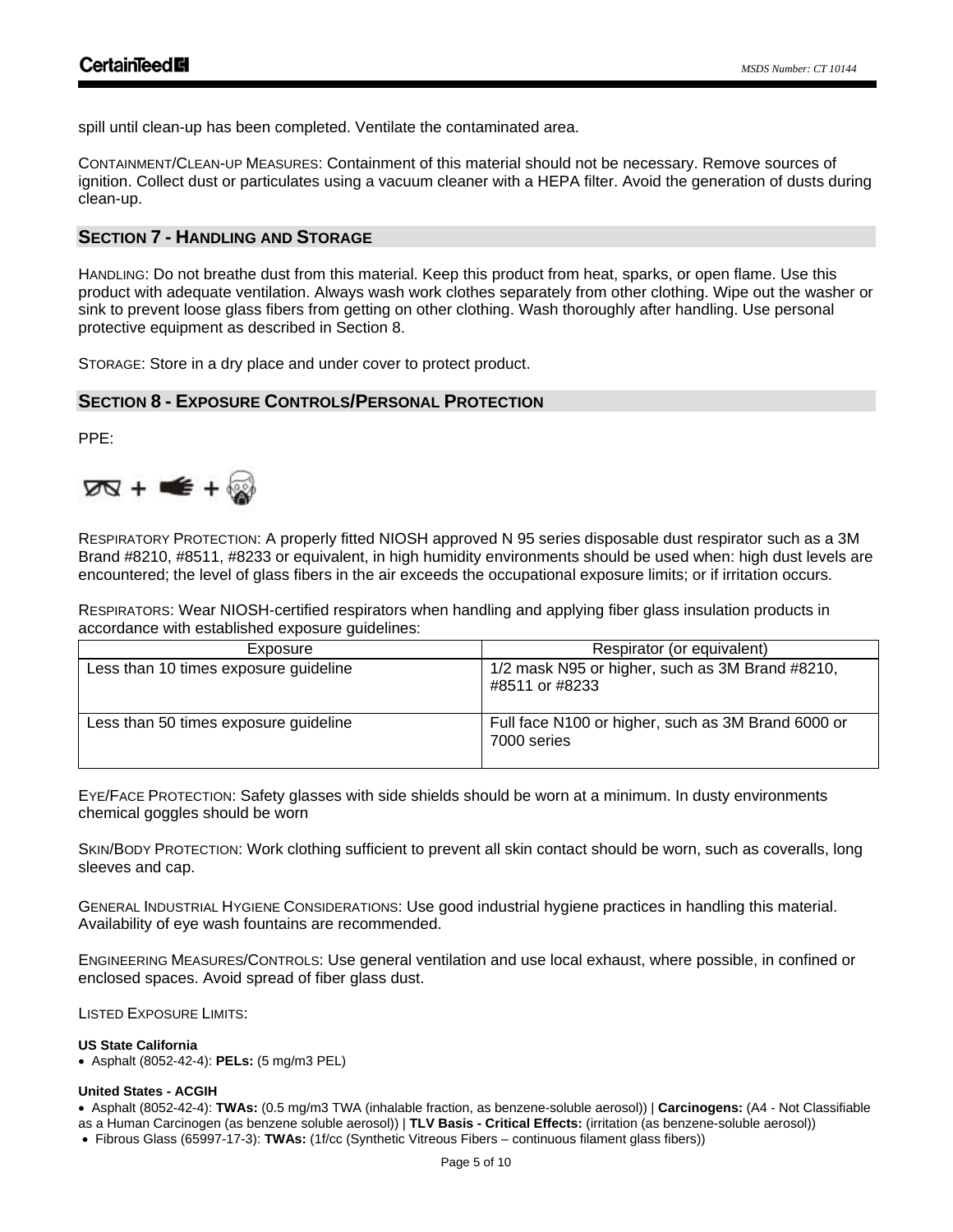• Distillates (petroleum), solvent dewaxed and/or hydrotreated heavy paraffinic (64742-65-0 and/or 64742-54-7): **TWA:** (5 mg/m3

#### **United States – OSHA**

• Fibrous Glass (65997-17-3): **TWA:** (15 mg/m3 (total nuisance dust)); (5 mg/m3 (respirable nuisance dust)) **NAIMA PEL**: 1f/cc (continuous filament glass fibers)

• Distillates (petroleum), solvent dewaxed and/or hydrotreated heavy paraffinic (64742-65-0 and/or 64742-54-7): **TWA:** (5 mg/m3 (oil mist - mineral))

#### **United States - NIOSH**

- Asphalt (8052-42-4): **Ceiling Limits:** (5 mg/m3 Ceiling (15 min, fumes))
- Fibrous Glass (65997-17-3): **REL/TWA:** (5 mg/m3 (total glass dust)); (3f/cc (respirable fibers))

• Distillates (petroleum), solvent dewaxed and/or hydrotreated heavy paraffinic (64742-65-0 and/or 64742-54-7): **REL/TWA:** (5 mg/m3 (oil mist - mineral)) | **STEL** 10mg/m3

#### **Canada – British Columbia**

• Fibrous Glass (65997-17-3): 1 fiber/cm3 TWA (fibers longer than 5 µm, with an aspect ratio of equal to/greater than 3:1) (related to Glass wool fibers)

#### **Canada – Manitoba**

• Fibrous Glass (65997-17-3): 1 fiber/cm3 TWA (respirable fibers, length >5 µm, aspect ratio >=3:1, as determined by the membrane filter method at 400-450X magnification [4-mm objective], using phase-contrast illumination) (related to Glass wool fibers)

#### **Canada – New Brunswick**

• Fibrous Glass (65997-17-3): 1 fibre/cm3 TWA (fibers longer than 5 µm with a diameter less than 3 µm, aspect ratio greater than 5:1) (related to Glass wool fibers)

#### **Canada – Northwest Territories**

• Fibrous Glass (65997-17-3): 3 fibres/cm3 TWA (with a diameter <=3.5 µm and a length =>10 µm); 5 mg/m3 TWA (total mass) (related to Mineral wool fiber)

#### **Canada – Nova Scotia**

• Fibrous Glass (65997-17-3): 1 fiber/cm3 TWA (respirable fibers, length >5 µm, aspect ratio >=3:1, as determined by the membrane filter method at 400-450X magnification [4-mm objective], using phase-contrast illumination) (related to Glass wool fibers)

#### **Canada – Nunavut**

• Fibrous Glass (65997-17-3): 3 fibre/cm3 TWA (with a diameter <=3.5 µm and a length >=10 µm); 5 mg/m3 TWA (total mass) (related to Mineral wool fiber)

#### **Canada – Ontario**

• Fibrous Glass (65997-17-3): 1 fibres/cm3 TWAEV (respirable, length>5 microns, aspect ratio>= 3.1) (related to Glass wool fibers)

#### **Canada – Quebec**

• Fibrous Glass (65997-17-3): 2 fibres/cm3 TWAEV (respirable) (related to Insulation wool fibers, glass wool)

#### **Canada – Yukon**

• Fibrous Glass (65997-17-3): 30 mppcf TWA; 10 mg/m3 TWA (respirable mass) (related to Mineral wool fiber)

# **SECTION 9 - PHYSICAL AND CHEMICAL PROPERTIES**

PHYSICAL FORM: Solid

APPEARANCE/DESCRIPTION: Fibers assembled into blankets or loose fill. The blankets may be faced with kraft, aluminum foil or other facings.

| <b>COLOR: Yellow</b>                    |                      | <b>IODOR: Faint resin odor</b> |      |  |  |
|-----------------------------------------|----------------------|--------------------------------|------|--|--|
| <b>ITASTE: No data available</b>        |                      | <b>ODOR THRESHOLD: NDA</b>     |      |  |  |
| <b>BOILING POINT:</b>                   | <b>NDA</b>           | <b>VAPOR PRESSURE:</b>         | INDA |  |  |
| <b>MELTING POINT/FREEZING</b><br>POINT: | $= 2200$ F(= 1204 C) | VAPOR DENSITY:                 | INDA |  |  |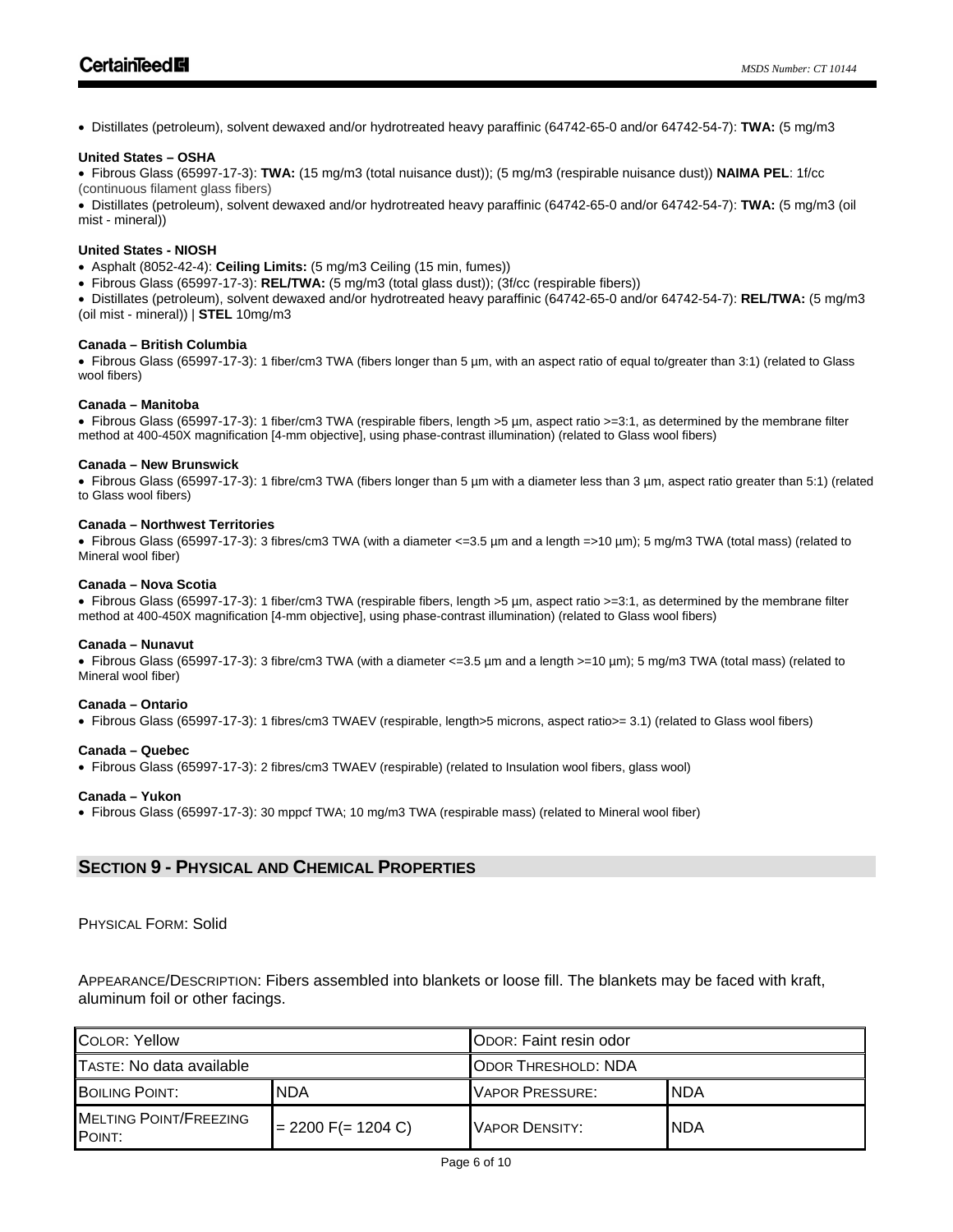| <b>SPECIFIC GRAVITY:</b>                                | $= 2.5$                 | <b>EVAPORATION RATE:</b>      | <b>NDA</b> |
|---------------------------------------------------------|-------------------------|-------------------------------|------------|
| DENSITY:                                                | $= 20.8625$ lbs/gal     | VOC (WT.):                    | <b>NDA</b> |
| <b>BULK DENSITY:</b>                                    | <b>NDA</b>              | VOC (VOL.):                   | <b>NDA</b> |
| <b>WATER SOLUBILITY:</b>                                | <b>Slightly Soluble</b> | VOLATILES (WT.):              | <b>NDA</b> |
| <b>SOLVENT SOLUBILITY:</b>                              | <b>NDA</b>              | VOLATILES (VOL.):             | <b>NDA</b> |
| VISCOSITY:                                              | $^\copyright$           | <b>FLASH POINT:</b>           | <b>NDA</b> |
| HALF-LIFE:                                              | <b>NDA</b>              | <b>FLASH POINT TEST TYPE:</b> | <b>NDA</b> |
| <b>OCTANOL/WATER PARTITION</b><br>COEFFICIENT:          | <b>NDA</b>              | UEL:                          | <b>NDA</b> |
| <b>COEFFICIENT OF WATER/OIL</b><br><b>DISTRIBUTION:</b> | <b>NDA</b>              | LEL:                          | <b>NDA</b> |
| <b>BIOACCUMULATION FACTOR:</b>                          | INDA                    | AUTOIGNITION:                 | <b>NDA</b> |
| PH:                                                     | <b>NDA</b>              |                               |            |

# **SECTION 10 - STABILITY AND REACTIVITY**

STABILITY: Stable under normal conditions.

HAZARDOUS POLYMERIZATION: Hazardous polymerization not indicated.

CONDITIONS TO AVOID: Keep away from heat, ignition sources and incompatible materials.

INCOMPATIBLE MATERIALS: Hydrofluoric acid (7664-39-3)

HAZARDOUS DECOMPOSITION PRODUCTS: Hazardous decomposition may occur generating toxic fumes/vapors, oxides of carbon (COx), oxides of nitrogen (NOx).

# **SECTION 11 - TOXICOLOGICAL INFORMATION**

ACUTE TOXICITY: Temporary irritation may be observed in the upper respiratory system, eyes, and skin. This product has not been tested as a separate entity. Therefore, the hazards must be evaluated on the basis of the individual ingredients, and those hazards must be assumed to be additive in the absence of complete information. The hazards described in this document have been evaluated on a threshold of 1.0% for all hazardous ingredients and 0.1% for all carcinogens.

CARCINOGENIC EFFECTS: This product contains glass wool insulation fibers. Following a thorough review of all the medical-scientific data available at a meeting in October 2001, the IARC panel lowered the classification for glass wool insulation fibers from a Group 2B classification ("possibly carcinogenic to humans") to a Group 3 classification ("not classifiable as to carcinogenicity to humans"). IARC said that there is "no evidence of increased risks of lung cancer or of mesothelioma from occupational exposures during manufacturing of these materials, and inadequate evidence over all of any cancer risk."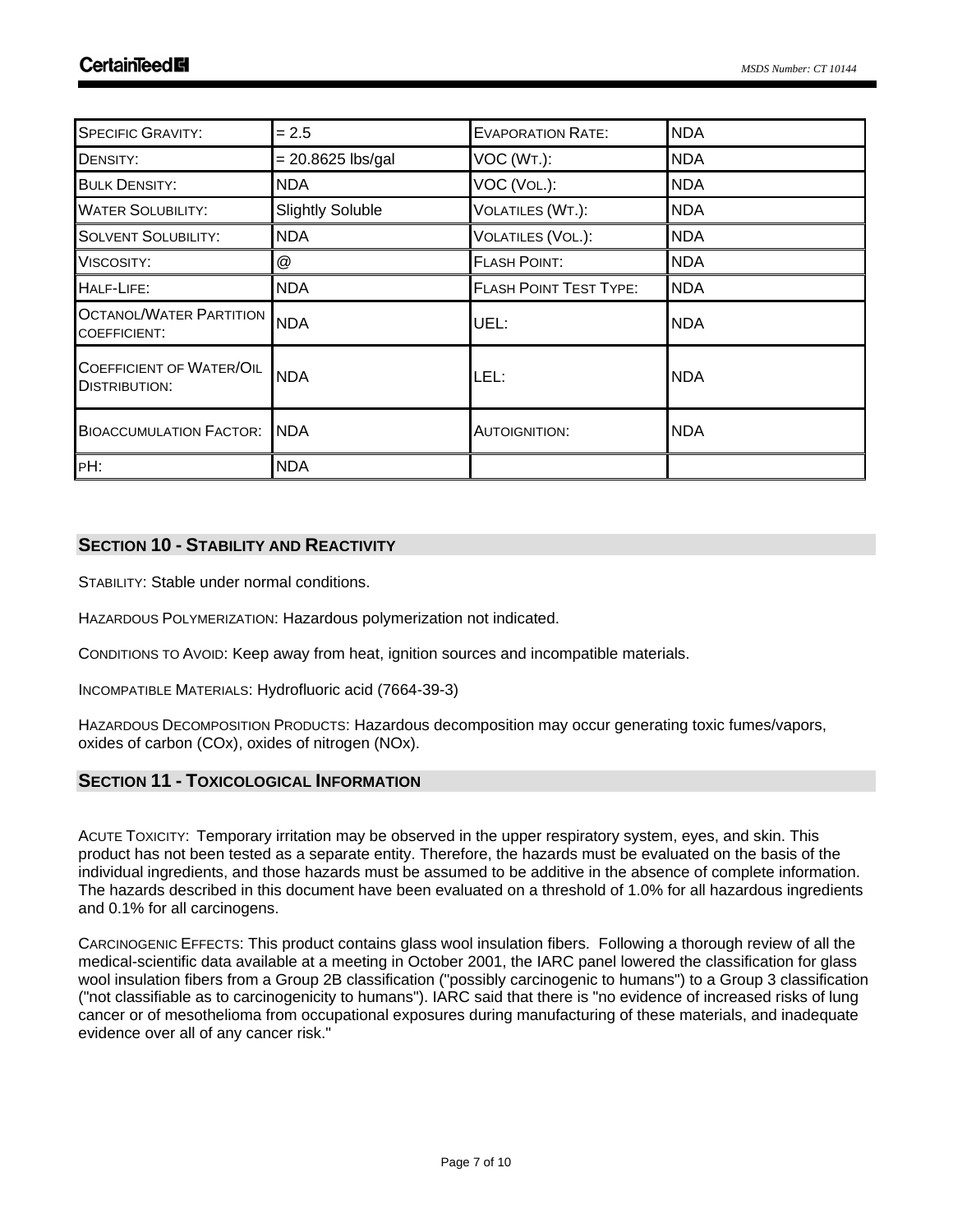COMPONENT CARCINOGENICITY:

Fiberglass mat, which is made from either: Continuous filament fiber glass (encapsulated) or Fibrous glass (65997-17-3):

| ACGIH: | A3 - Confirmed animal carcinogen with unknown relevance to humans (related to Glass wool fibers)                                                   |
|--------|----------------------------------------------------------------------------------------------------------------------------------------------------|
| NTP:   | Reasonably Anticipated To Be A Carcinogen (respirable size) (related to Glass wool) (Possible Select<br>Carcinogen)                                |
| IARC:  | Monograph 81 [2002] (listed under Man-made mineral fibers), Monograph 43 [1988] (related to<br>Insulation glass wool) (Group 3 (not classifiable)) |

# **SECTION 12 - ECOLOGICAL INFORMATION**

PRODUCT INFORMATION: No adverse environmental effects would be expected if this product were accidentally released in the water or soil. This material is not expected to be harmful to aquatic life.

CertainTeed's residential fiber glass insulation batts meet GREENGUARD Emission Standards.

CertainTeed's certification confirms compliance with GREENGUARD Emission Standards, which are based on criteria used by the State of Washington, the U.S. Environmental Protection Agency (EPA), OSHA and the World Health Organization for total particulate and Volatile Organic Compounds (VOC) emissions. Additionally, CertainTeed's residential fiber glass insulation products meet the following emission criteria: California Section CA1350 material specification for schools and offices; OSHA Purchase Specification; State of Washington; EPA; and Proposed State of California. CertainTeed's residential fiber glass insulations also meet the EPA Recovered Material Guideline for recycled content.

ECOLOGICAL FATE: No information available for the product.

PERSISTANCE/DEGRADABLITY: No information available for the product.

### **SECTION 13 - DISPOSAL CONSIDERATIONS**

PRODUCT: Dispose of waste material in an approved landfill in accordance with federal, state, and local regulations. If you are unsure of the regulations, contact your Public Health Department, or the local office of the Environmental Protection Agency (EPA). See Section 7 for Handling Procedures; see Section 8 for Personal Protective Equipment recommendations.

### **SECTION 14 - TRANSPORTATION INFORMATION**

U.S. DOT 49 CFR 172.101:

SHIPPING NAME: Not Classified as a Hazardous Material for Transport

### TDG - CANADA - TRANSPORT OF DANGEROUS GOODS:

SHIPPING NAME: Not Classified as a Dangerous Good for Transport

# **SECTION 15 - REGULATORY INFORMATION**

### SARA HAZARD CLASSIFICATIONS:

Acute Health: Yes Chronic Health: No Fire: No Pressure: No Reactive: No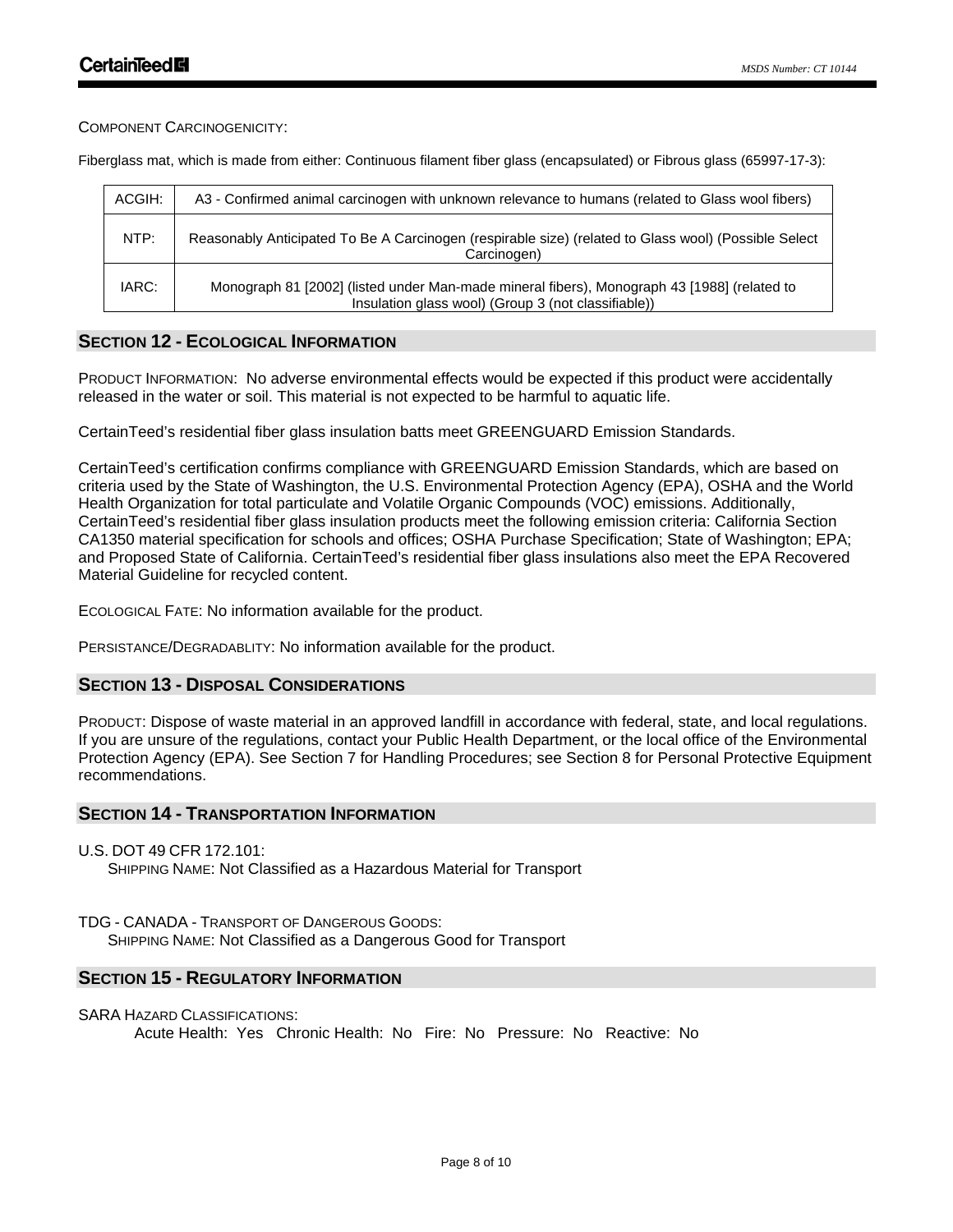### US FEDERAL:

GENERAL PRODUCT INFORMATION:

Components of this product have been checked against the non-confidential TSCA inventory by CAS Registry Number. Components not identified on this non-confidential inventory are either exempt from listing (i.e. polymers, hydrates) or are listed on the confidential inventory as declared by the supplier.

# CERCLA:

This material does not contain chemicals required to be identified under CERCLA (40 CFR 302.4).

# STATE REGULATIONS'

COMPONENT ANALYSIS - STATE:

The following components appear on one or more of the following state hazardous substances lists:

| Component                                                                                                                                          | CAS#       | СA  | <b>MA</b> | ΜN                | N. | PA  | RI  |
|----------------------------------------------------------------------------------------------------------------------------------------------------|------------|-----|-----------|-------------------|----|-----|-----|
| Fiberglass mat, which is made from either:<br>Continuous filament fiber glass (encapsulated)<br>or Fibrous glass (1 related to Mineral wool fiber) | 65997-17-3 | Yes | Yes       | $V_{\mathsf{e}s}$ | Nc | Yes | Yes |

CALIFORNIA SAFE DRINKING WATER AND TOXICS ENFORCEMENT ACT (PROPOSITION 65): The following statement(s) are provided under the California Safe Drinking Water and Toxic Enforcement Act of 1986 (Proposition 65):

### **WARNING!**

This product contains a chemical known to the state of California to cause cancer.

CANADIAN WHMIS INFORMATION:

GENERAL PRODUCT INFORMATION: Not classified

COMPONENT ANALYSIS - WHMIS IDL:

The following components are identified under the Canadian Hazardous Products Act Ingredient Disclosure List: None

ADDITIONAL REGULATORY INFORMATION:

GENERAL PRODUCT INFORMATION: No information available for the product.